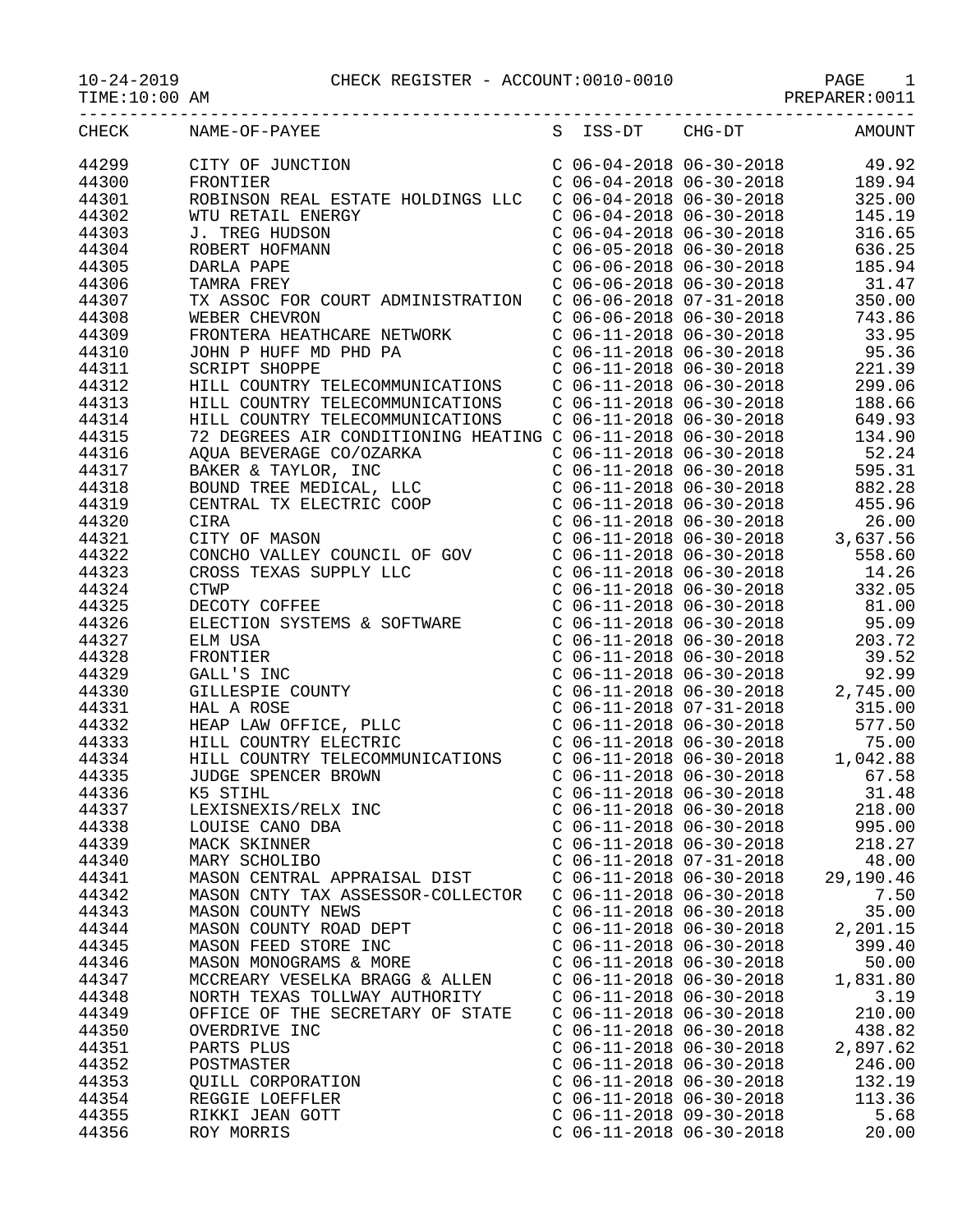10-24-2019 CHECK REGISTER - ACCOUNT:0010-0010 PAGE 2

| CHECK | NAME-OF-PAYEE                                                                                                                                                                                                                                     |                           |                           | S ISS-DT CHG-DT AMOUNT                                                                                                                                                                                                                        |
|-------|---------------------------------------------------------------------------------------------------------------------------------------------------------------------------------------------------------------------------------------------------|---------------------------|---------------------------|-----------------------------------------------------------------------------------------------------------------------------------------------------------------------------------------------------------------------------------------------|
| 44357 | SCRIPT SHOPPE<br>STEPHEN MUTSCHINK<br>STEVE B TOONE DBA<br>STROEHER & SON, INC.<br>THE COMMERCIAL BANK                                                                                                                                            |                           |                           | $\begin{tabular}{lllllllllll} $\text{C} & 06-11-2018 & 06-30-2018 & 60.09 \\ $\text{C} & 06-11-2018 & 06-30-2018 & 113.36 \\ $\text{C} & 06-11-2018 & 06-30-2018 & 6,096.00 \\ $\text{C} & 06-11-2018 & 06-30-2018 & 12,882.66 \end{tabular}$ |
| 44358 |                                                                                                                                                                                                                                                   |                           |                           |                                                                                                                                                                                                                                               |
| 44359 |                                                                                                                                                                                                                                                   |                           |                           |                                                                                                                                                                                                                                               |
| 44360 |                                                                                                                                                                                                                                                   |                           |                           |                                                                                                                                                                                                                                               |
| 44361 |                                                                                                                                                                                                                                                   |                           | $C$ 06-11-2018 06-30-2018 | 31.45                                                                                                                                                                                                                                         |
| 44362 | THE LAW OFFICE OF PATRICK O'FIEL                                                                                                                                                                                                                  |                           |                           | $C$ 06-11-2018 06-30-2018 2,541.62                                                                                                                                                                                                            |
| 44363 | TINA C YOUNG                                                                                                                                                                                                                                      |                           |                           |                                                                                                                                                                                                                                               |
| 44364 | TINA C YOUNG<br>TX ASSOC OF COUNTIES<br>U.S. CORRECTIONS<br>USOXO<br>VILLARREAL LAW PLLC<br>WALMART COMMUNITY/SYNCB<br>WATSON AUTO PARTS INC<br>WEBER CHEVRON<br>XEROX CORPORATION<br>XTREME CLEAN PLUS<br>VIREME CLEAN PLUS                      |                           |                           | C 06-11-2018 06-30-2018<br>C 06-11-2018 06-30-2018<br>C 06-11-2018 06-30-2018<br>C 06-11-2018 06-30-2018<br>C 06-11-2018 06-30-2018<br>239.10                                                                                                 |
| 44365 |                                                                                                                                                                                                                                                   |                           |                           |                                                                                                                                                                                                                                               |
| 44366 |                                                                                                                                                                                                                                                   |                           |                           |                                                                                                                                                                                                                                               |
| 44367 |                                                                                                                                                                                                                                                   |                           |                           | $C$ 06-11-2018 07-31-2018 500.00                                                                                                                                                                                                              |
| 44368 |                                                                                                                                                                                                                                                   |                           |                           |                                                                                                                                                                                                                                               |
| 44369 |                                                                                                                                                                                                                                                   |                           |                           |                                                                                                                                                                                                                                               |
| 44370 |                                                                                                                                                                                                                                                   |                           |                           | C 06-11-2018 06-30-2018<br>C 06-11-2018 06-30-2018<br>C 06-11-2018 06-30-2018<br>C 06-11-2018 06-30-2018<br>C 06-11-2018 06-30-2018<br>C 06-11-2018 06-30-2018<br>C 06-11-2018 06-30-2018<br>279.00                                           |
| 44371 |                                                                                                                                                                                                                                                   |                           |                           |                                                                                                                                                                                                                                               |
| 44372 |                                                                                                                                                                                                                                                   |                           |                           |                                                                                                                                                                                                                                               |
| 44373 | HEART OF TEXAS FORD-MERCURY INC                                                                                                                                                                                                                   |                           |                           | $C$ 06-13-2018 06-30-2018 44.95                                                                                                                                                                                                               |
| 44374 | HILL COUNTRY TELECOMMUNICATIONS                                                                                                                                                                                                                   |                           |                           |                                                                                                                                                                                                                                               |
| 44375 |                                                                                                                                                                                                                                                   |                           |                           |                                                                                                                                                                                                                                               |
| 44376 |                                                                                                                                                                                                                                                   |                           |                           |                                                                                                                                                                                                                                               |
|       |                                                                                                                                                                                                                                                   |                           |                           | C 06-13-2018 06-30-2018 468.29<br>C 06-13-2018 07-31-2018 152.48<br>C 06-13-2018 06-30-2018 186.00<br>C 06-13-2018 06-30-2018 1,114.00                                                                                                        |
| 44377 |                                                                                                                                                                                                                                                   |                           |                           |                                                                                                                                                                                                                                               |
| 44378 |                                                                                                                                                                                                                                                   |                           |                           |                                                                                                                                                                                                                                               |
| 44379 |                                                                                                                                                                                                                                                   |                           |                           |                                                                                                                                                                                                                                               |
| 44380 |                                                                                                                                                                                                                                                   |                           |                           |                                                                                                                                                                                                                                               |
| 44381 |                                                                                                                                                                                                                                                   |                           |                           |                                                                                                                                                                                                                                               |
| 44382 | JANA RITTER<br>LEXISNEXIS/RELX INC<br>LOCAL GOVERNMENT SOLUTIONS LP<br>MATT ANDREWS<br>MCBRYDE OIL COMPANY<br>PAYROLL CLEARING ACCOUNT<br>ROCIC<br>STEVE LUPTON<br>TRANSUNION RISK & ALTERNATIVE<br>CTEVE LUPTON<br>TRANSUNION RISK & ALTERNATIVE |                           |                           | C 06-13-2018 06-30-2018<br>C 06-13-2018 06-30-2018 168.51<br>C 06-13-2018 06-30-2018 317.89<br>C 06-13-2018 06-30-2018 116,873.35<br>C 06-13-2018 07-31-2018 300.00<br>C 06-13-2018 06-30-2018 671.15<br>C 06-13-2018 06-30-2018 56.14        |
| 44383 |                                                                                                                                                                                                                                                   |                           |                           |                                                                                                                                                                                                                                               |
| 44384 | STEPHEN HORN                                                                                                                                                                                                                                      |                           |                           | $C$ 06-18-2018 06-30-2018 116.63                                                                                                                                                                                                              |
| 44385 | MCCULLOCH CO ABSTRACT & TITLE INC                                                                                                                                                                                                                 |                           |                           |                                                                                                                                                                                                                                               |
| 44386 | MICAH WALKER                                                                                                                                                                                                                                      |                           |                           | $\begin{array}{llllll} \mbox{C} & 06-21-2018 & 07-31-2018 & & 29.00 \\ \mbox{C} & 06-21-2018 & 06-30-2018 & & 199.10 \\ \mbox{C} & 06-22-2018 & 06-30-2018 & & 327.98 \end{array}$                                                            |
| 44387 | <b>CTWP</b>                                                                                                                                                                                                                                       |                           |                           |                                                                                                                                                                                                                                               |
| 44388 | HEART OF TEXAS FORD-MERCURY INC                                                                                                                                                                                                                   |                           |                           | $C$ 06-22-2018 06-30-2018 44.95                                                                                                                                                                                                               |
| 44389 | KIMBLE COUNTY                                                                                                                                                                                                                                     |                           | V 06-22-2018 06-28-2018   | 341.55                                                                                                                                                                                                                                        |
| 44390 | TDCAA                                                                                                                                                                                                                                             |                           | $C$ 06-22-2018 07-31-2018 | 700.00                                                                                                                                                                                                                                        |
| 44391 | FRONTERA HEATHCARE NETWORK<br>LABORATORY COPP OF ALLES                                                                                                                                                                                            |                           |                           | $\begin{array}{llll} \mbox{C} & 06-22-2018 & 06-30-2018 & 70.00 \\ \mbox{C} & 06-25-2018 & 07-31-2018 & 319.48 \\ \mbox{C} & 06-25-2018 & 07-31-2018 & 11.19 \end{array}$                                                                     |
| 44392 | FRONTERA HEATHCARE NETWORK<br>LABORATORY CORP OF AMERICA                                                                                                                                                                                          |                           |                           |                                                                                                                                                                                                                                               |
| 44393 |                                                                                                                                                                                                                                                   |                           |                           |                                                                                                                                                                                                                                               |
| 44394 |                                                                                                                                                                                                                                                   |                           | $C$ 06-25-2018 07-31-2018 | 64.00                                                                                                                                                                                                                                         |
| 44395 | ALERT RADAR                                                                                                                                                                                                                                       | $C$ 06-25-2018 07-31-2018 |                           | 360.00                                                                                                                                                                                                                                        |
| 44396 | APPLIED CONCEPTS, INC                                                                                                                                                                                                                             | $C$ 06-25-2018 07-31-2018 |                           | 180.56                                                                                                                                                                                                                                        |
| 44397 | AQUA BEVERAGE CO/OZARKA                                                                                                                                                                                                                           | $C$ 06-25-2018 06-30-2018 |                           | 34.49                                                                                                                                                                                                                                         |
| 44398 | AR MANAGEMENT & SOLUTIONS LLC                                                                                                                                                                                                                     | $C$ 06-25-2018 07-31-2018 |                           | 1,344.98                                                                                                                                                                                                                                      |
| 44399 | BAKER & TAYLOR, INC                                                                                                                                                                                                                               | $C$ 06-25-2018 07-31-2018 |                           | 558.14                                                                                                                                                                                                                                        |
| 44400 | BOUND TREE MEDICAL, LLC                                                                                                                                                                                                                           | $C$ 06-25-2018 06-30-2018 |                           | 438.73                                                                                                                                                                                                                                        |
| 44401 | CAPITAL ONE BANK (USA) N.A.                                                                                                                                                                                                                       | $C$ 06-25-2018 07-31-2018 |                           | 3,608.76                                                                                                                                                                                                                                      |
| 44402 | CENTURYLINK QCC                                                                                                                                                                                                                                   | $C$ 06-25-2018 07-31-2018 |                           | 85.70                                                                                                                                                                                                                                         |
| 44403 | CIRA                                                                                                                                                                                                                                              | $C$ 06-25-2018 08-31-2018 |                           | 26.00                                                                                                                                                                                                                                         |
| 44404 | CNH INDUSTRIAL CAPITAL AMERICA LLC                                                                                                                                                                                                                | $C$ 06-25-2018 07-31-2018 |                           | 3,288.23                                                                                                                                                                                                                                      |
| 44405 | CONNELL & ASSOCIATES LLC                                                                                                                                                                                                                          | $C$ 06-25-2018 07-31-2018 |                           | 225.00                                                                                                                                                                                                                                        |
| 44406 | ELM USA                                                                                                                                                                                                                                           | $C$ 06-25-2018 07-31-2018 |                           | 213.58                                                                                                                                                                                                                                        |
| 44407 | FRONTIER                                                                                                                                                                                                                                          | $C$ 06-25-2018 07-31-2018 |                           | 47.98                                                                                                                                                                                                                                         |
| 44408 | GOVERNMENT FORMS & SUPPLIES                                                                                                                                                                                                                       | $C$ 06-25-2018 07-31-2018 |                           | 283.09                                                                                                                                                                                                                                        |
| 44409 | HART INTERCIVIC                                                                                                                                                                                                                                   | $C$ 06-25-2018 07-31-2018 |                           | 81.75                                                                                                                                                                                                                                         |
| 44410 | JAN APPLEBY                                                                                                                                                                                                                                       | $C$ 06-25-2018 07-31-2018 |                           | 24.32                                                                                                                                                                                                                                         |
| 44411 | JORGE LUIS RIVERA                                                                                                                                                                                                                                 | $C$ 06-25-2018 07-31-2018 |                           | 116.83                                                                                                                                                                                                                                        |
| 44412 | LOWE'S PAY AND SAVE INC                                                                                                                                                                                                                           | $C$ 06-25-2018 06-30-2018 |                           | 270.71                                                                                                                                                                                                                                        |
| 44413 | LUCIO MORA                                                                                                                                                                                                                                        | $C$ 06-25-2018 06-30-2018 |                           | 1,325.00                                                                                                                                                                                                                                      |
| 44414 | MACK SKINNER                                                                                                                                                                                                                                      | $C$ 06-25-2018 07-31-2018 |                           | 250.00                                                                                                                                                                                                                                        |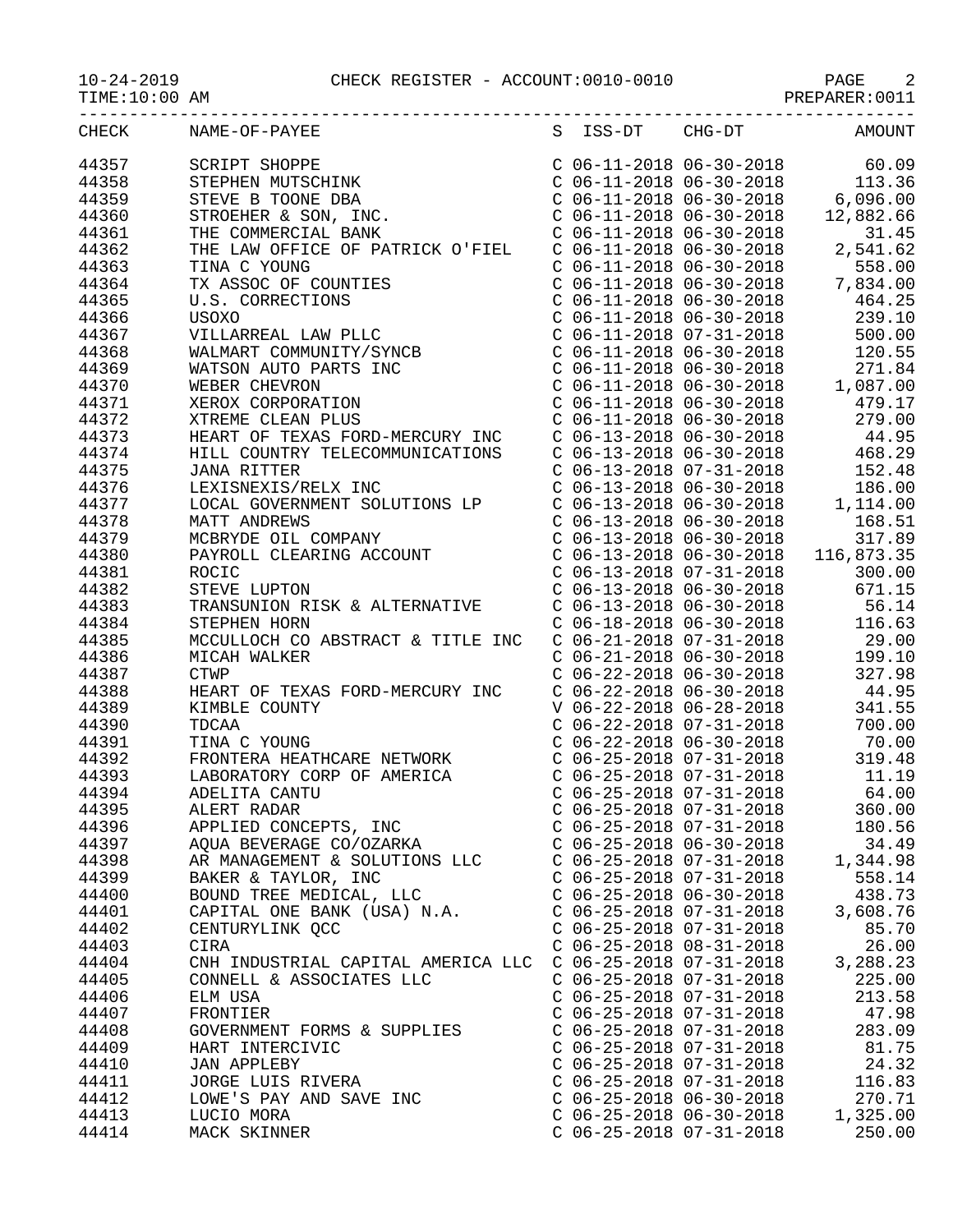10-24-2019 CHECK REGISTER - ACCOUNT:0010-0010 PAGE 3

|  | $10 - 24 - 2019$ |  |
|--|------------------|--|
|  |                  |  |

TIME:10:00 AM PREPARER:0011

| ____         |                               |  |    |             |              |
|--------------|-------------------------------|--|----|-------------|--------------|
| CHE<br>تنتلص | $\Lambda$ VLT<br>NAME.<br>הדר |  | nπ | $\neg$<br>. | . INE<br>⊿M′ |

| CHECK | NAME-OF-PAYEE                                      |  | S ISS-DT CHG-DT             | AMOUNT                               |
|-------|----------------------------------------------------|--|-----------------------------|--------------------------------------|
| 44415 | MARCUS WOOD ATTORNEY AT LAW                        |  | C $06-25-2018$ $06-30-2018$ | 168.00                               |
| 44416 | MASON BUILDING SUPPLY & RENTAL INC                 |  | $C$ 06-25-2018 07-31-2018   | 364.29                               |
| 44417 | MASON CNTY TAX ASSESSOR-COLLECTOR                  |  | $C$ 06-25-2018 06-30-2018   | 7.50                                 |
| 44418 | MASON COUNTY LIBRARY                               |  | $C$ 06-25-2018 07-31-2018   | 62.82                                |
| 44419 | MASSEY BALENTINE P.C.                              |  | $C$ 06-25-2018 06-30-2018   | 665.00                               |
| 44420 | MELISSA HALEY                                      |  | $C$ 06-25-2018 07-31-2018   | 30.00                                |
| 44421 | MELISSA HALEY<br>MILLER UNIFORMS & EMBLEMS         |  | C 06-25-2018 07-31-2018     | 89.50                                |
| 44422 | PAM BEAM                                           |  | $C$ 06-25-2018 06-30-2018   | 150.19                               |
| 44423 | PARTS PLUS<br>PHYSIO-CONTROL INC                   |  | $C$ 06-25-2018 07-31-2018   | 265.70                               |
| 44424 |                                                    |  | C 06-25-2018 07-31-2018     | 146.00                               |
| 44425 | PITNEY BOWES                                       |  | $C$ 06-25-2018 07-31-2018   | 168.00                               |
| 44426 | OUILL CORPORATION                                  |  | $C$ 06-25-2018 07-31-2018   | 351.10                               |
| 44427 | SAM'S CLUB                                         |  | $C$ 06-25-2018 07-31-2018   | 252.05                               |
| 44428 | TEXAS COMMUNICATIONS                               |  | $C$ 06-25-2018 07-31-2018   | 239.95                               |
| 44429 | THE LIBRARY STORE, INC.                            |  | $C$ 06-25-2018 07-31-2018   | 246.19                               |
| 44430 | THOMAS R STARKS                                    |  | $C$ 06-25-2018 06-30-2018   | 750.00                               |
| 44431 | TX ASSOC OF COUNTIES                               |  | C 06-25-2018 07-31-2018     | 75.00                                |
| 44432 | WEST CENTRAL WIRELESS<br>ZESCH & PICKETT           |  | $C$ 06-25-2018 06-30-2018   | 66.00                                |
| 44433 | ZESCH & PICKETT                                    |  | C 06-25-2018 07-31-2018     | 330.00                               |
| 44434 | PAYROLL CLEARING ACCOUNT                           |  |                             | $C$ 06-27-2018 06-30-2018 134,264.74 |
| 44435 | TX ASSOCIATION OF COUNTIES HEBP                    |  | $C$ 06-27-2018 07-31-2018   | 893.53                               |
| 44436 | 452nd ASSET FORFEITURE FUND                        |  | C 06-28-2018 07-31-2018     | 341.55                               |
| 44437 | CLEAR TITLES OF MASON                              |  | $C$ 06-28-2018 07-31-2018   | 24.00                                |
| 44438 | HITS, INC                                          |  |                             | $C$ 06-28-2018 07-31-2018 4,200.00   |
| 44439 | LUKE DAVIS<br>THE PRODUCTIVITY CENTER              |  | $C$ 06-28-2018 07-31-2018   | 341.55                               |
| 44440 |                                                    |  | $C$ 06-28-2018 07-31-2018   | 330.00                               |
| 44441 | WALMART COMMUNITY/SYNCB                            |  | $C$ 06-28-2018 07-31-2018   | 86.08                                |
| 44442 | $C$ 06-28-2018 07-31-2018<br>WEST CENTRAL WIRELESS |  |                             | 360.05                               |
| 44443 | ROBINSON REAL ESTATE HOLDINGS LLC                  |  | $C$ 06-29-2018 07-31-2018   | 325.00                               |